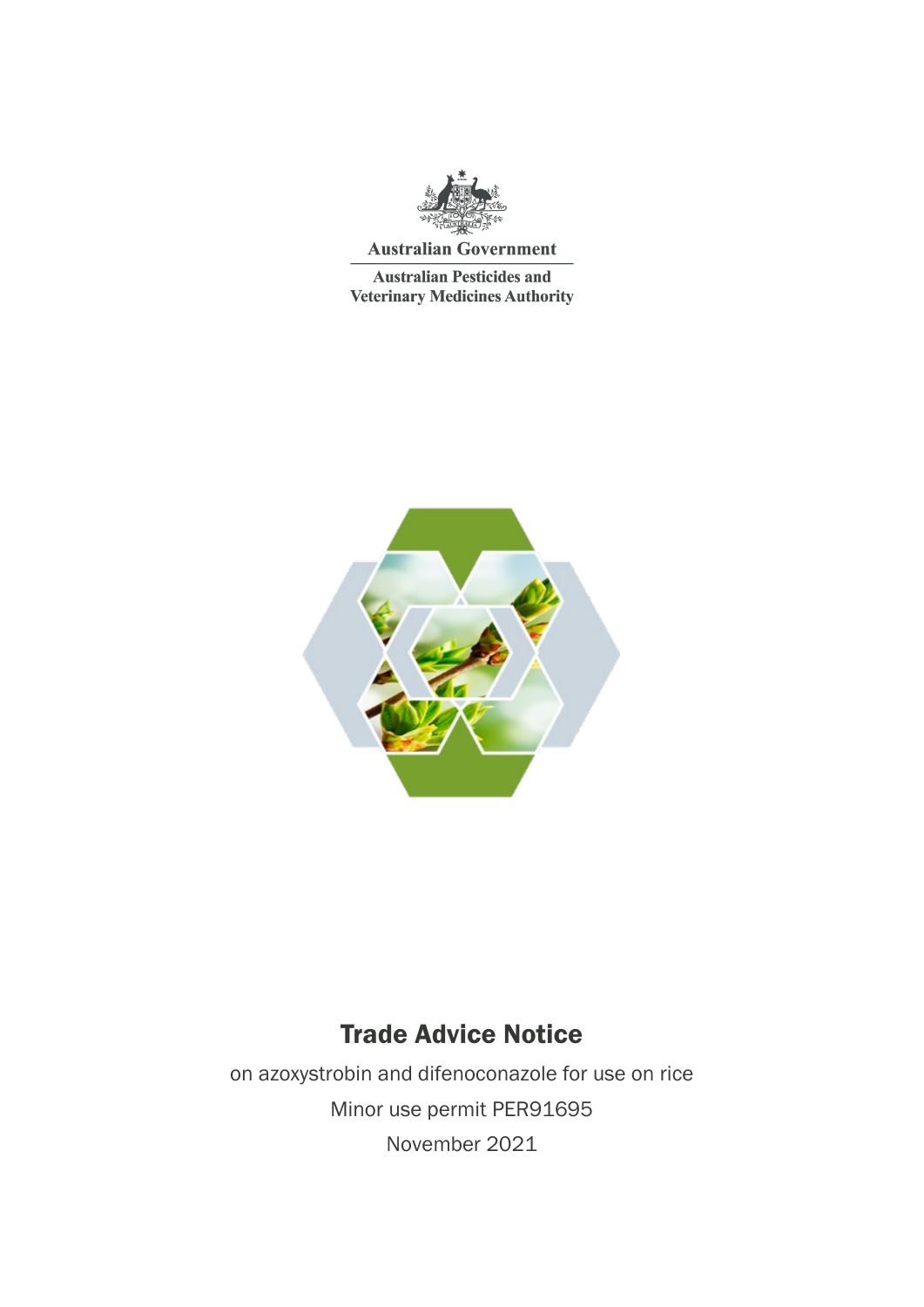© Australian Pesticides and Veterinary Medicines Authority 2021

ISSN 2200-3894 (electronic)

#### **Ownership of intellectual property rights in this publication**

Unless otherwise noted, copyright (and any other intellectual property rights, if any) in this publication is owned by the Australian Pesticides and Veterinary Medicines Authority (APVMA).

#### **Creative Commons licence**

With the exception of the Coat of Arms and other elements specifically identified, this publication is licensed under a Creative Commons Attribution 4.0 Licence. This is a standard form agreement that allows you to copy, distribute, transmit and adapt this publication provided that you attribute the work.



A [summary of the licence terms](https://creativecommons.org/licenses/by/4.0/) an[d full licence terms](https://creativecommons.org/licenses/by/4.0/legalcode) are available from Creative Commons.

The APVMA's preference is that you attribute this publication (and any approved material sourced from it) using the following wording:

*Source: Licensed from the Australian Pesticides and Veterinary Medicines Authority (APVMA) under a Creative Commons Attribution 4.0 Australia Licence.*

In referencing this document the Australian Pesticides and Veterinary Medicines Authority should be cited as the author, publisher and copyright owner.

#### **Photographic credits**

Cover image: iStockphoto (www.istockphoto.com)

iStockphoto images are not covered by this Creative Commons licence.

#### **Use of the Coat of Arms**

The terms under which the Coat of Arms can be used are set out on the [Department of the Prime Minister and Cabinet website.](http://www.dpmc.gov.au/pmc/publication/commonwealth-coat-arms-information-and-guidelines)

#### **Disclaimer**

The material in or linking from this report may contain the views or recommendations of third parties. Third party material does not necessarily reflect the views of the APVMA, or indicate a commitment to a particular course of action. There may be links in this document that will transfer you to external websites. The APVMA does not have responsibility for these websites, nor does linking to or from this document constitute any form of endorsement. The APVMA is not responsible for any errors, omissions or matters of interpretation in any third-party information contained within this document.

#### **Comments and enquiries regarding copyright:**

Assistant Director, Communications Australian Pesticides and Veterinary Medicines Authority GPO Box 3262 Sydney NSW 2001 Australia

Telephone: +61 2 6770 2300

Email: [communications@apvma.gov.au.](mailto:communications@apvma.gov.au) 

This publication is available from the [APVMA website.](http://www.apvma.gov.au/)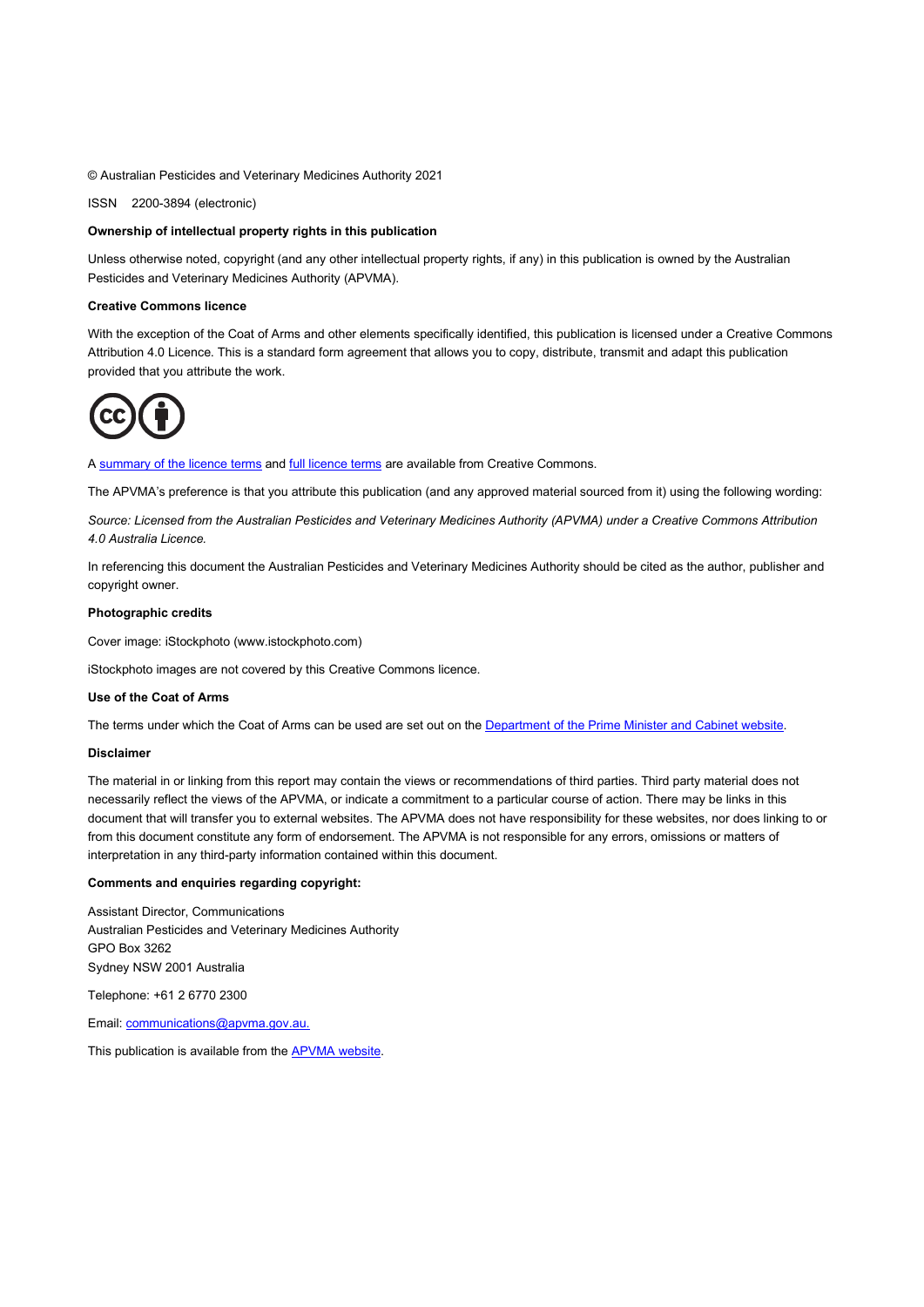# **Contents**

| 12           |
|--------------|
| 11           |
| 10           |
| 6            |
| 6            |
| 5            |
| 5            |
| 5            |
| 4            |
| 4            |
| 3            |
| 3            |
| 3            |
| 3            |
| $\mathbf{2}$ |
| 1            |
| 1            |
| 1            |
|              |

# List of tables

| Table 1: Proposed use pattern – Amistar Top Fungicide (200 g/L azoxystrobin and 125 g/L difenoconazole) | 4  |
|---------------------------------------------------------------------------------------------------------|----|
| Table 2: Internationals MRLs/tolerances for azoxystrobin                                                | 7  |
| Table 3: Internationals MRLs/tolerances for difenoconazole                                              | 8  |
| Table 4: Current MRL Standard - Table 1                                                                 | 10 |
| Table 5: Proposed MRL Standard - Table 1                                                                | 10 |
| Table 6: Current MRL Standard - Table 4                                                                 | 11 |
| Table 7: Proposed MRL Standard - Table 4                                                                | 11 |
|                                                                                                         |    |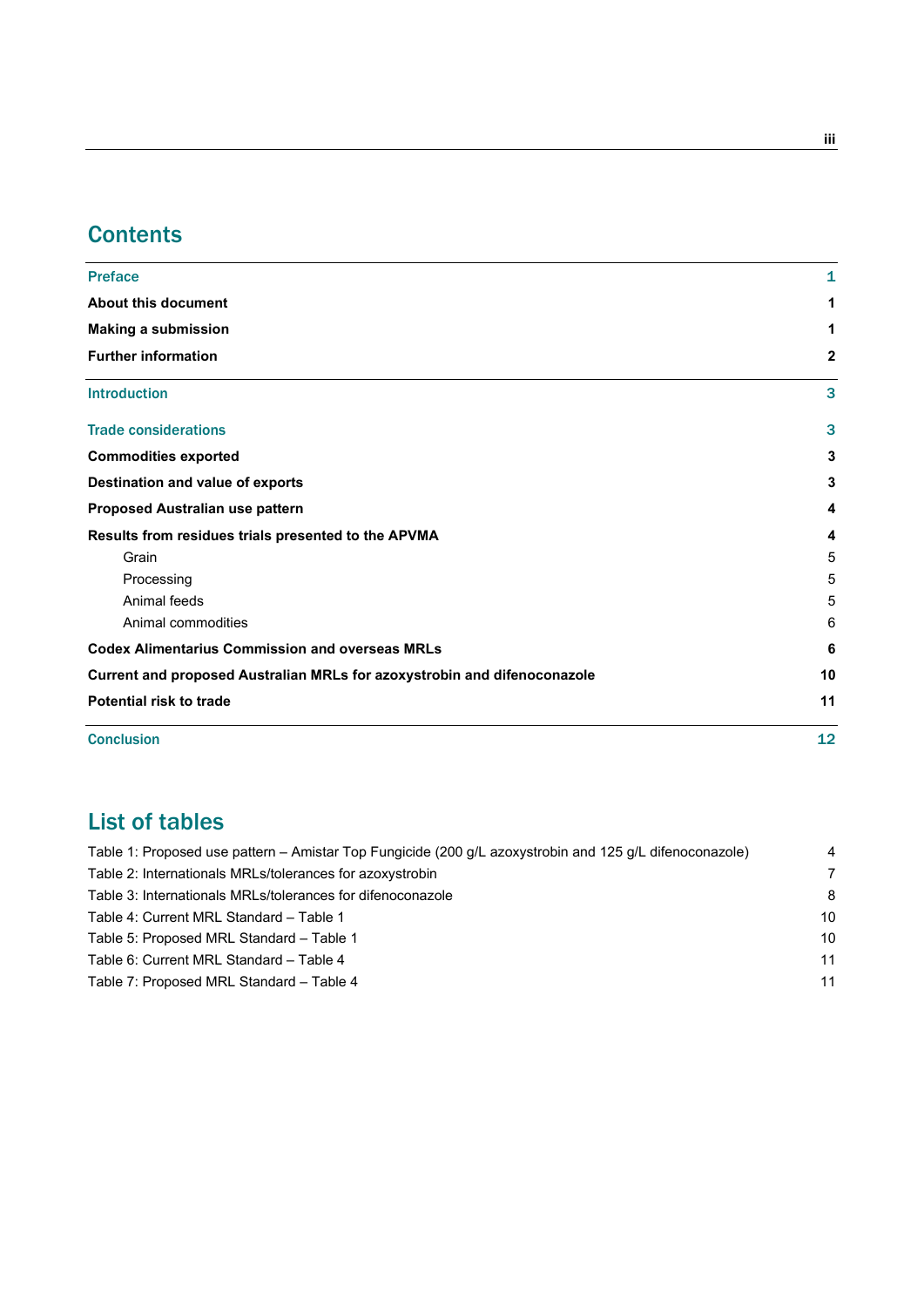# <span id="page-3-0"></span>Preface

The Australian Pesticides and Veterinary Medicines Authority (APVMA) is an independent statutory authority with responsibility for assessing and approving agricultural and veterinary chemical products prior to their sale and use in Australia.

The APVMA has a policy of encouraging openness and transparency in its activities and of seeking stakeholder involvement in decision making. Part of that process is the publication of Trade Advice Notices for all proposed extensions of use for existing products where there may be trade implications.

The information and technical data required by the APVMA to assess the safety of new chemical products and the methods of assessment must be undertaken according to accepted scientific principles. Details are outlined in regulatory guidance published on the APVMA website.

### <span id="page-3-1"></span>About this document

This Trade Advice Notice indicates that the APVMA is considering an application to vary the use of an existing registered agricultural or veterinary chemical.

It provides a summary of the APVMA's residue and trade assessment.

Comment is sought from industry groups and stakeholders on the information contained within this document.

### <span id="page-3-2"></span>Making a submission

The APVMA invites any person to submit a relevant written submission as to whether the application for a minor use permit for the use of azoxystrobin and difenoconazole on rice should be granted. Submissions should relate only to matters that the APVMA is required by legislation to take into account in deciding whether to grant the application. These grounds relate to the trade implications of the extended use of the product. Submissions should state the grounds on which they are based. Comments received outside these grounds cannot be considered by the APVMA.

Submissions must be received by the APVMA by close of business on **Tuesday 23 November 2021** and be directed to the contact listed below. All submissions to the APVMA will be acknowledged in writing via email or by post.

Relevant comments will be taken into account by the APVMA in deciding whether to grant the application and in determining appropriate conditions of registration and product labelling.

When making a submission please include:

- contact name
- company or organisation name (if relevant)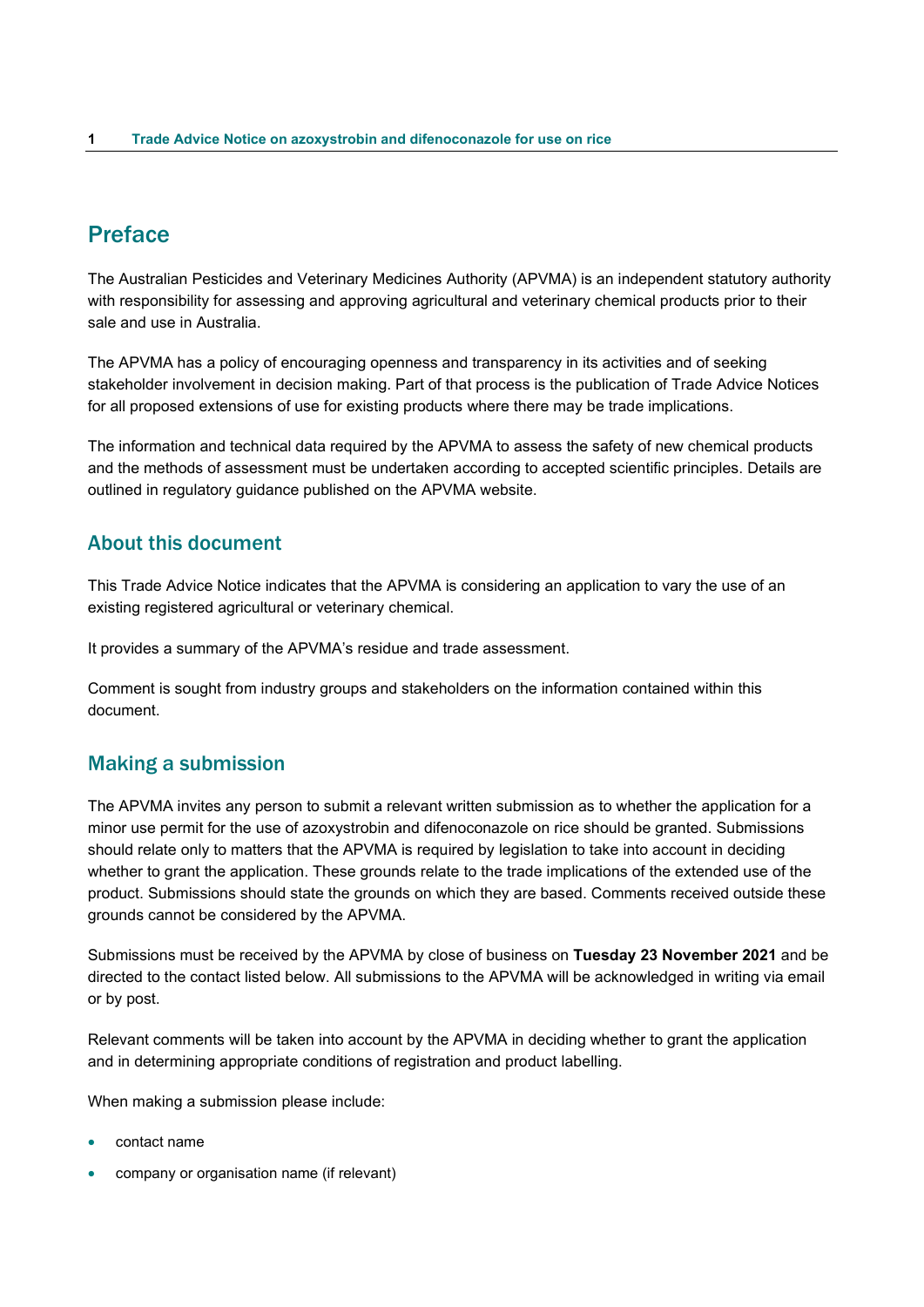- email or postal address (if available)
- the date you made the submission.

**Please note**: submissions will be published on the APVMA's website, unless you have asked for the submission to remain confidential, or if the APVMA chooses at its discretion not to publish any submissions received (refer to the [public consultation coversheet\)](https://apvma.gov.au/node/72856).

Please lodge your submission using the [public consultation coversheet,](https://apvma.gov.au/node/72856) which provides options for how your submission will be published.

Note that all APVMA documents are subject to the access provisions of the *Freedom of Information Act 1982* and may be required to be released under that Act should a request for access be made.

Unless you request for your submission to remain confidential, the APVMA may release your submission to the applicant for comment.

Written submissions should be addressed to:

Executive Director Risk Assessment Capability Australian Pesticides and Veterinary Medicines Authority GPO Box 3262 Sydney NSW 2001

**Phone:** +61 2 6770 2300 **Email:** [enquiries@APVMA.gov.au.](mailto:enquiries@APVMA.gov.au)

### <span id="page-4-0"></span>Further information

Further information can be obtained via the contact details provided above.

Further information on Trade Advice Notices can be found on the APVMA website: [apvma.gov.au.](http://www.apvma.gov.au/)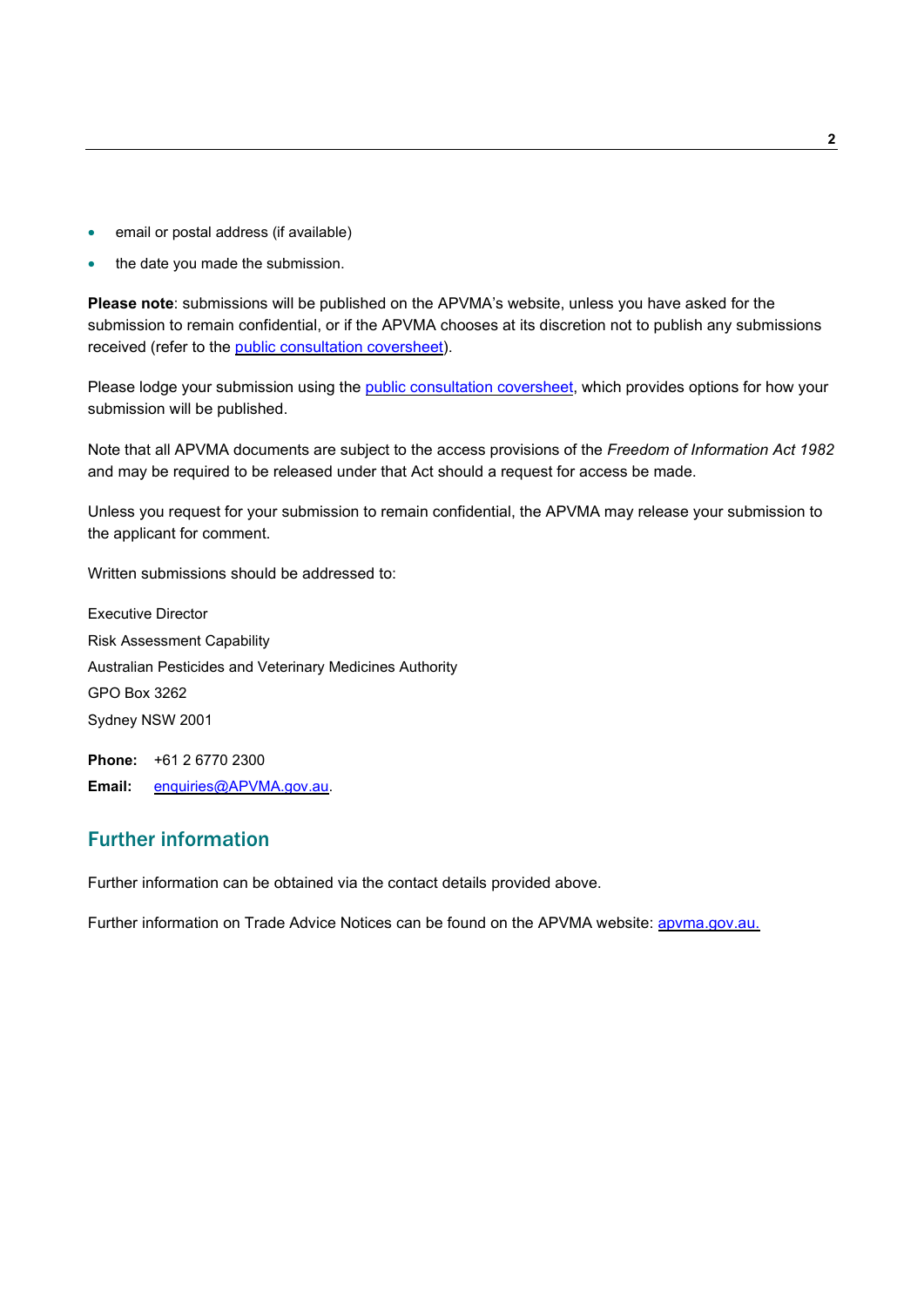# <span id="page-5-0"></span>Introduction

The APVMA has before it an application from Rice Research Australia Pty Ltd for a minor use permit for the use of azoxystrobin and difenoconazole on rice for the control of stem rot.

The use of azoxystrobin on rice has been previously considered by the APVMA. PER84081 (for stem rot control) and PER89276 (for rice blast control) both allow the use of azoxystrobin on rice with 2 or 3 applications at 280 g ai/ha and a 4-week harvest and grazing withholding period.

The use of difenoconazole on rice has not been previously considered by the APVMA.

The proposed minor use permit is for Queensland and New South Wales only for a period of 2 years on approximately 1,000 to 2,000 hectares of rice.

# <span id="page-5-1"></span>Trade considerations

### <span id="page-5-2"></span>Commodities exported

Cereal grains including rice are considered to be major export commodities, as are animal commodities derived from livestock fed on treated crops. Residues in these commodities resulting from the use of azoxystrobin and difenoconazole on rice have the potential to unduly prejudice trade.

### <span id="page-5-3"></span>Destination and value of exports

Australia exported an average of 350,000 tonnes per year of rice between 2010 to 2011 and 2019 to 2020[1.](#page-5-4)

In recent years, around 74% of the Australian rice crop was exported, but this percentage varies from season to season. Australia is a small exporter of mostly medium grain rice, representing around 5% of global medium and short grain rice exports and 0.4% of total global rice exports in 2019. Globally, Australia competes primarily with China and the United States in medium grain rice markets. The main export destinations are the Middle East and Oceania.

The significant export markets for Australian beef, sheep, pig meat and offal are listed in the APVMA Regulatory Guidelines – Data Guidelines: Agricultural – Overseas trade (Part 5B)[2](#page-5-5).

<span id="page-5-4"></span><sup>1</sup> Department of Agriculture Water and the Environment, *[Australian rice markets in 2020](https://www.agriculture.gov.au/abares/research-topics/agricultural-outlook/rice#:%7E:text=Australia%20exports%20most%20of%20its,varies%20from%20season%20to%20season.)*, AWE website, 12 January 2021, accessed 14 October 2021.

<span id="page-5-5"></span><sup>2</sup> Australian Pesticides and Veterinary Medicines Authority, *Agricultural Data Guidelines – [Pesticides: Overseas trade \(Part](https://apvma.gov.au/node/1017)  [5B\)](https://apvma.gov.au/node/1017)* APVMA website, 20 July 2020.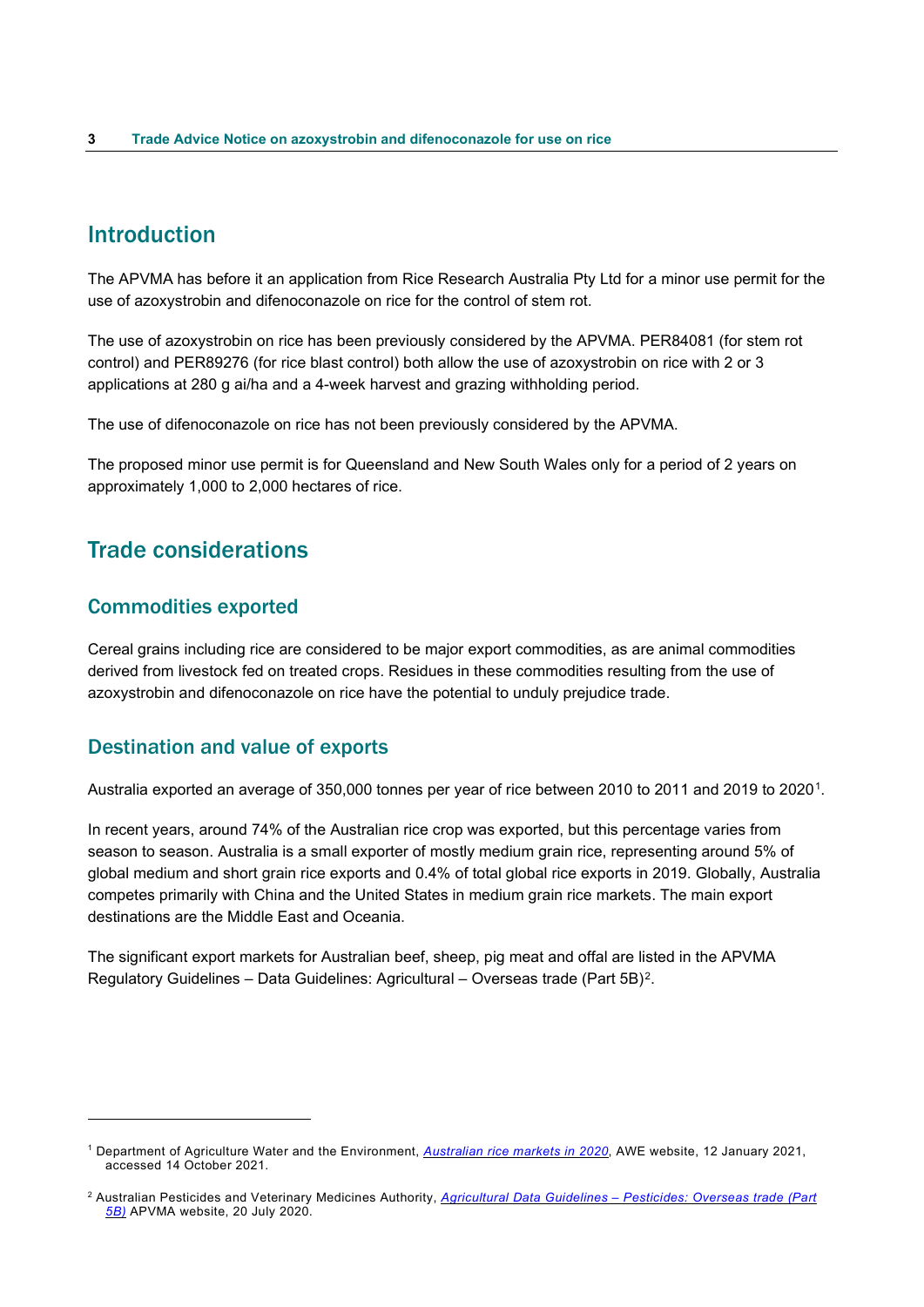## <span id="page-6-0"></span>Proposed Australian use pattern

<span id="page-6-2"></span>Table 1: Proposed use pattern – Amistar Top Fungicide (200 g/L azoxystrobin and 125 g/L difenoconazole)

| Crop | <b>Pest</b>           | Rate                                                | <b>Critical comments</b>                                                                                                                                                                                                                                                                     |
|------|-----------------------|-----------------------------------------------------|----------------------------------------------------------------------------------------------------------------------------------------------------------------------------------------------------------------------------------------------------------------------------------------------|
| Rice | Stem rot              | 0.5 to 1.0L product/ha                              | Follow all safety precautions on the Amistar Top label.                                                                                                                                                                                                                                      |
|      | (Sclerotium<br>oryae) | $(100 \text{ to } 200 \text{ g }$ azoxystrobin/ha + | Apply foliar applications via boomspray or aerial                                                                                                                                                                                                                                            |
|      |                       | 62.5 to 125 g difenoconazole/ha)                    | application. Use sufficient water to ensure thorough<br>coverage of all plant surfaces – ground application at<br>100+ L/ha and aerial application at 30+ L/ha.                                                                                                                              |
|      |                       |                                                     | Monitor the crop and apply a preventative foliar spray<br>when conditions favour disease development, or at the<br>first signs of disease. Repeat application a minimum of<br>14 days later if necessary. The best application timing<br>is around the grain filling stage, BBCH $69 - 87$ . |
|      |                       |                                                     | Do not apply more than 2 applications per crop.                                                                                                                                                                                                                                              |
|      |                       |                                                     | Follow spray drift recommendations on the product<br>label. Use the higher rates when conditions favour<br>disease development. Do not allow the release of<br>irrigation/flood water for at least 14 days after the last<br>application.                                                    |

Withholding periods:

Harvest: DO NOT harvest for 4 weeks after application.

Grazing: DO NOT graze or cut for stock food for 4 weeks after application.

Trade advice:

EXPORT OF TRADE ADVICE – TREATED PRODUCE: Treated crop commodities destined for export may require extra time being allowed between application and harvest, to be accepted in some export markets. Before you use this product, you are advised to contact Rice Research Australia Pty Ltd about any potential trade issues and their management.

Condition of use: All users of this permit should notify the purchaser of the rice, and provide details on the number of applications, rate(s) and date(s) the product was used.

### <span id="page-6-1"></span>Results from residues trials presented to the APVMA

The proposed use of azoxystrobin and difenoconazole on rice involves a maximum of two foliar applications, applied by boomspray or aerial application, at 0.5 to 1.0L product/ha (100 to 200 g azoxystrobin/ha + 62.5 to 125 g difenoconazole/ha) with a minimum retreatment interval of 14 days and a harvest and grazing withholding period of 4 weeks.

Four Italian trials conducted in 2010 involved applications with the proposed product Amistar Top on rice. Amistar Top was applied twice to rice at a nominal rate of 225 g azoxystrobin/ha and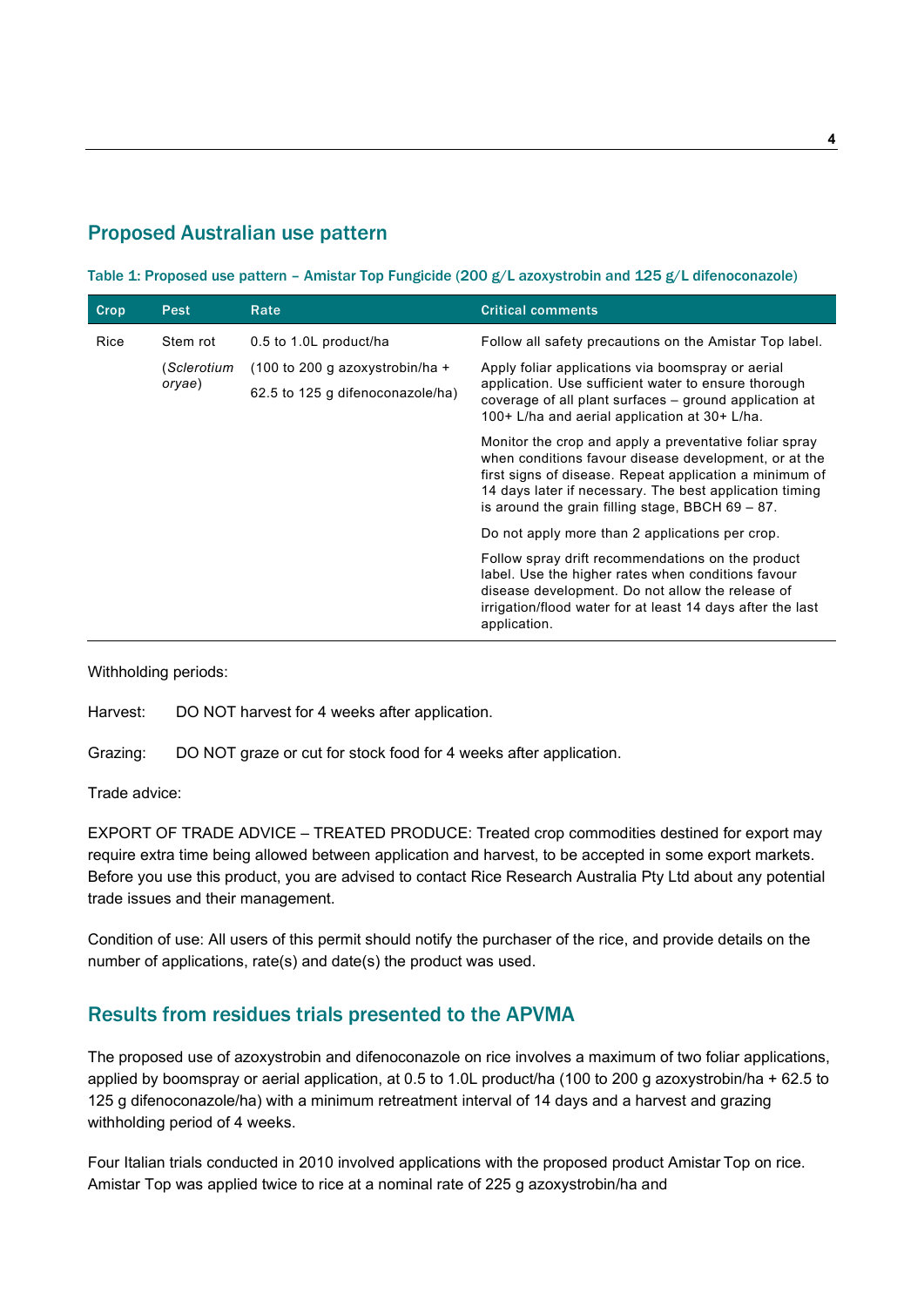140.6 g difenoconazole/ha ( $\sim$ 1.2× proposed) with a retreatment interval of 15 days. Samples of grain and straw were collected at harvest 21 and 28 days after last application (DALA).

The Italian trials were supported by 15 difenoconazole rice trials conducted in the United States of America during 2013–14 that were considered by the 2017 Joint Meeting on Pesticide Residues (JMPR). The rice trials received 2 foliar applications of difenoconazole at a nominal rate of 137 g ai/ha  $(\sim 1.1 \times$ proposed) with a retreatment interval of 14 days. Samples of rice grain were collected at normal commercial harvest (26 to 32 DALA) from the harvest trials, and at 20, 25, 31 to 32 and 35 DALA in decline trials.

### <span id="page-7-0"></span>Grain

The azoxystrobin dataset suitable for MRL (Maximum Residue Limit) estimation for rice grain is, in rank order, 0.17, 0.22, 0.31 and 0.38 mg/kg (n=4). The Supervised Trials Median Residue (STMR) was 0.27 mg/kg. The Organisation of Economic Cooperation and Development Maximum Residue Limit (OECD MRL) calculator estimates an MRL of 0.9 mg/kg. The current azoxystrobin Temporary Maximum Residue Limit (TMRL) for GC 0649 rice at T7 mg/kg will cover the expected residues from the proposed use and is considered appropriate in conjunction a harvest withholding period (WHP) of 4 weeks.

The combined difenoconazole dataset suitable for MRL estimation for rice grain is, in rank order, 0.046, 0.34, 0.53, 0.58, 0.73, 0.78, 0.86, 1.0, 1.1 (3), 1.2 (2), 1.4 (2), 1.5, 2.4, 4.3 and 4.4 mg/kg (n=19). The STMR was 1.1 mg/kg. The OECD MRL calculator estimates an MRL of 6 mg/kg. Based on the available data a difenoconazole TMRL for GC 0649 rice at T7 mg/kg is proposed and considered appropriate for the proposed use in conjunction with the proposed WHP of 4 weeks. Consequently, the existing difenoconazole MRL for GC 0080 cereal grains at \*0.01 mg/kg will also be amended to GC 0080 cereal grains {except rice} at \*0.01 mg/kg.

#### <span id="page-7-1"></span>**Processing**

The 2015 JMPR evaluation report summarised a processing study conducted as a part of the 2010 Italian rice trials. Two field trials of rice were treated with 2 applications of difenoconazole with a target rate of 0.25 kg ai/ha. Samples of rice grain were collected at 21 and 28 days after the final application. Mean processing factors were estimated to be 0.01× in polished rice, 0.06× in brown rice, 0.15× in rice bran and 4.05× in rice husks.

In rice hulls, based on the difenoconazole HR of 4.4 mg/kg and the highest PF of 4.3, the HR-P in rice hulls is calculated to be 18.9 mg/kg. A difenoconazole MRL for rice hulls at T20 mg/kg is recommended in Table 4 of the MRL standard.

#### <span id="page-7-2"></span>Animal feeds

The azoxystrobin dataset suitable for MRL estimation for rice straw and fodder is, in rank order, 0.30, 0.33, 1.1 and 1.2 mg/kg dry weight (n=4). The STMR was 0.72 mg/kg. The OECD MRL calculator estimates an MRL of 3 mg/kg. The existing MRL for AS 0649 rice straw and fodder, dry at T15 mg/kg will cover the expected residues in rice straw and fodder from the proposed use in conjunction with a grazing withholding period (GWHP) of 4 weeks.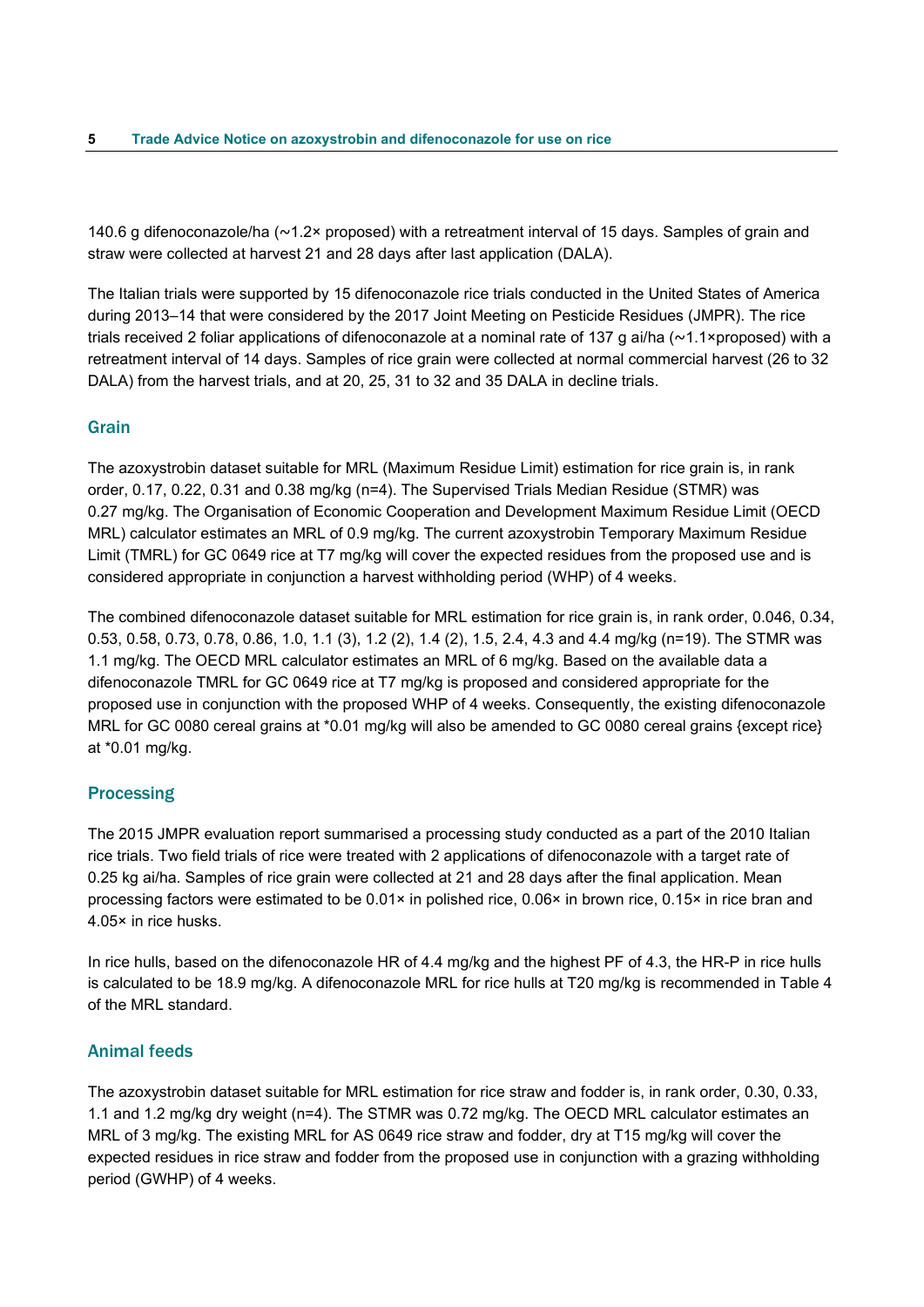The combined difenoconazole dataset suitable for MRL estimation for rice straw and fodder is, in rank order, 0.79, 0.82, 1.3, 1.7 (2), 1.8, 1.9, 2.0 (2), 2.2 (2), 2.4 (3), 3.2, 3.9, 5.0, 6.0 and 11.1 mg/kg dry weight (n=19). The STMR was 2.2 mg/kg. The OECD MRL calculator estimates an MRL of 15 mg/kg. A difenoconazole TMRL for AS 0649 rice straw and fodder, dry at T15 mg/kg is recommended and considered appropriate for the proposed use in conjunction with a GWHP of 4 weeks.

### <span id="page-8-0"></span>Animal commodities

For azoxystrobin, no increase in the maximum livestock or poultry dietary burden is expected from the proposed use, noting the current Legume animal feeds MRL established at 50 mg/kg and expected residues in legumes. Australian animal commodity MRLs for edible offal and meat (mammalian) [in the fat] and milk at 0.03, 0.02 and \*0.005 mg/kg, respectively, and poultry edible offal, meat and eggs at \*0.01 mg/kg remain appropriate for the proposed use on rice. The potential risk to trade remains unchanged.

For difenoconazole, the maximum dietary burden is calculated to increase from 0.6 ppm (based on the registered uses in wine grapes and seed treatment uses on cereal grains) to 7.7 ppm and 3.6 ppm for beef and dairy cattle, respectively. The estimated maximum (worst-case) dietary burdens are based on the OECD feed calculator, assuming that rice straw (HR), grain (STMR) and hulls (STMR-Processed) can comprise up to 60%, 5% and 15% of the diet, respectively, for beef cattle and rice straw, grain, hulls and bran (STMR-P) can comprise up to 20%, 10%, 20% and 30%, respectively, for dairy cattle. The remaining portion of the diet for cattle is made up of grape pomace at 20%. Based calculated dietary burdens, the available animal feeding studies (JMPR) and the Australian residue definition (difenoconazole only) finite residues of difenoconazole are not expected in milk or tissues except in liver at 0.02 mg/kg. It is concluded that the current Australian difenoconazole MRLs for edible offal and meat (mammalian) at \*0.05 mg/kg and milk at \*0.01 mg/kg remain appropriate for the proposed use on rice. For poultry, the maximum dietary burden for difenoconazole is estimated at 0.7 ppm. Based on the estimated maximum dietary burden, finite residues are not expected in poultry commodities and poultry MRLs at \*0.01 mg/kg remain appropriate for the proposed use on rice.

### <span id="page-8-1"></span>Codex Alimentarius Commission and overseas MRLs

The Codex Alimentarius Commission (Codex) is responsible for establishing Codex Maximum Residue Limits (CXLs) for pesticides and veterinary medicines. Codex CXLs are primarily intended to facilitate international trade and accommodate differences in Good Agricultural Practice (GAP) employed by various countries. Some countries may accept Codex CXLs when importing foods. Azoxystrobin and difenoconazole have been considered by Codex. The following relevant Codex CXLs and international MRLs/tolerances have been established for azoxystrobin and difenoconazole.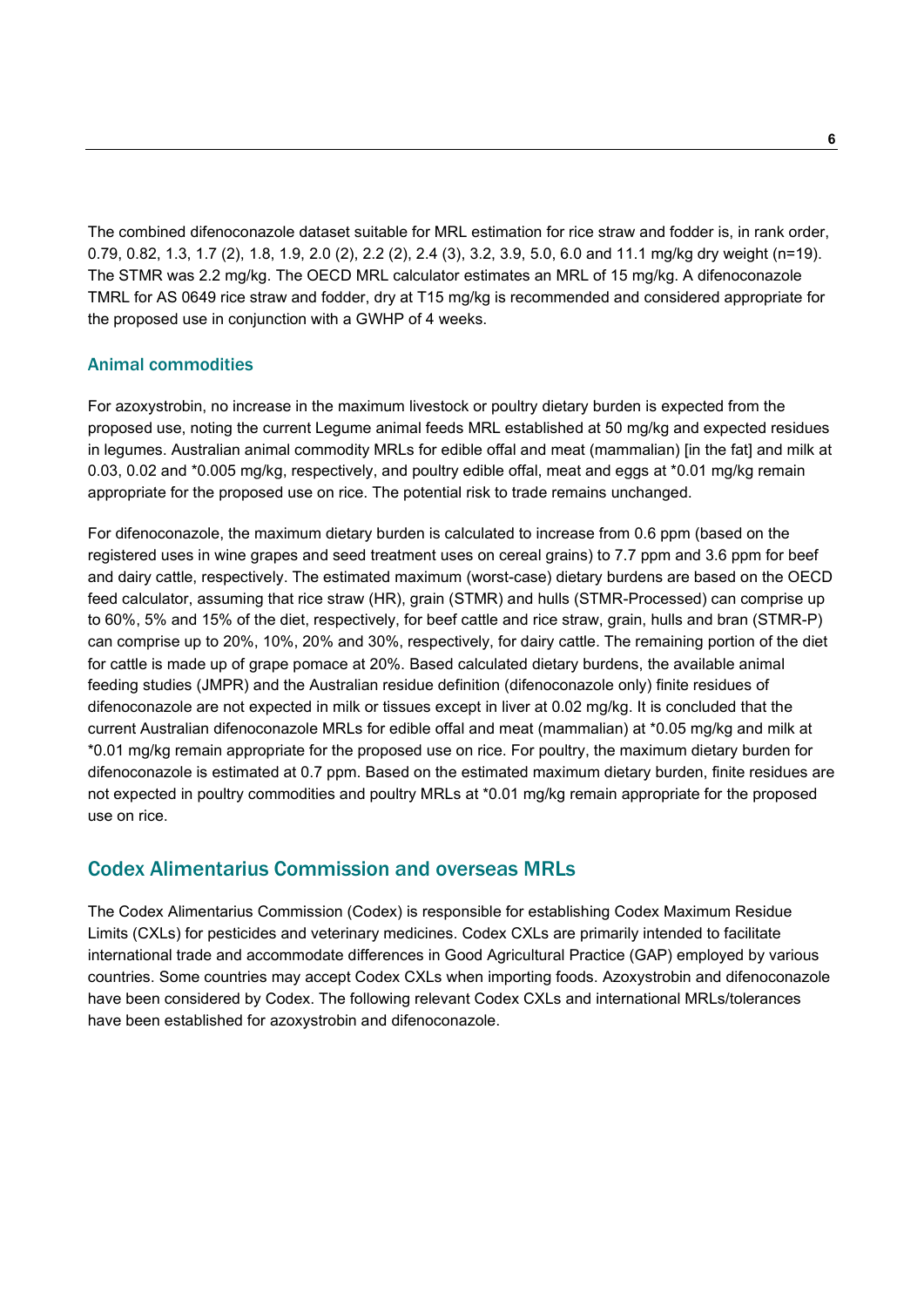<span id="page-9-8"></span><span id="page-9-7"></span><span id="page-9-6"></span><span id="page-9-5"></span><span id="page-9-4"></span><span id="page-9-3"></span><span id="page-9-2"></span><span id="page-9-1"></span>

| Table 2: Internationals MRLs/tolerances for azoxystrobin |  |  |
|----------------------------------------------------------|--|--|
|----------------------------------------------------------|--|--|

| <b>Commodity</b>                 |                                         |                                         |                                         |                                         | Tolerance for residues arising from the use of azoxystrobin (mg eq./kg) |                    |                                         |                                                                                                                                                                                              |
|----------------------------------|-----------------------------------------|-----------------------------------------|-----------------------------------------|-----------------------------------------|-------------------------------------------------------------------------|--------------------|-----------------------------------------|----------------------------------------------------------------------------------------------------------------------------------------------------------------------------------------------|
|                                  | Australia <sup>3</sup>                  | Codex <sup>4</sup>                      | EU <sub>5</sub>                         | Japan <sup>6</sup>                      | Taiwan <sup>7</sup>                                                     | Korea <sup>8</sup> | China <sup>9</sup>                      | <b>USA<sup>10</sup></b>                                                                                                                                                                      |
| Residue definition               | Azoxystrobin<br>(plants and<br>animals) | Azoxystrobin<br>(plants and<br>animals) | Azoxystrobin<br>(plants and<br>animals) | Azoxystrobin<br>(plants and<br>animals) |                                                                         |                    | Azoxystrobin<br>(plants and<br>animals) | Sum of azoxystrobin and the Z-<br>isomer of azoxystrobin [methyl(Z)-<br>$2-(2-(6-(2-$<br>cyanophenoxy)pyrimidin-4-<br>yloxy)phenyl)-3 methoxyacrylate]<br>(plants)<br>Azoxystrobin (animals) |
| Rice                             | T <sub>7</sub>                          | $\,$ 5 $\,$                             | $\,$ 5 $\,$                             | 0.2<br>(brown rice)                     | $\mathbf 5$                                                             | T <sub>5</sub>     | 1                                       | 5                                                                                                                                                                                            |
| Edible offal<br>(mammalian)      | 0.03                                    | 0.07                                    | 0.07                                    | 0.07                                    | 0.05 (except liver)<br>0.07 (liver)                                     |                    | $0.07*$                                 | 0.07                                                                                                                                                                                         |
| Meat (mammalian)<br>[in the fat] | 0.02                                    | 0.05                                    | $0.01*$ (muscle)<br>$0.05$ (fat)        | $0.05$ (muscle)<br>$0.05$ (fat)         | $0.07$ (muscle)<br>$0.07$ (fat)                                         |                    | 0.05                                    | 0.01 (meat and hog fat)<br>0.02 (fat except hog fat)                                                                                                                                         |
| Milks                            | 0.005                                   | 0.01<br>0.03 (milk fats)                | $0.01*$                                 | 0.01                                    | $\overline{\phantom{a}}$                                                |                    | $0.01*$<br>$0.03*$ (milk fats)          | 0.006                                                                                                                                                                                        |

<span id="page-9-0"></span><sup>&</sup>lt;sup>3</sup> Australian Government, [Agricultural and Veterinary Chemicals Code \(MRL Standard\) Instrument 2019](https://www.legislation.gov.au/Series/F2019L01105), Federal Register of Legislation, accessed 14 October 2021.<br><sup>4</sup> Food and Agriculture Organization of the United Nations,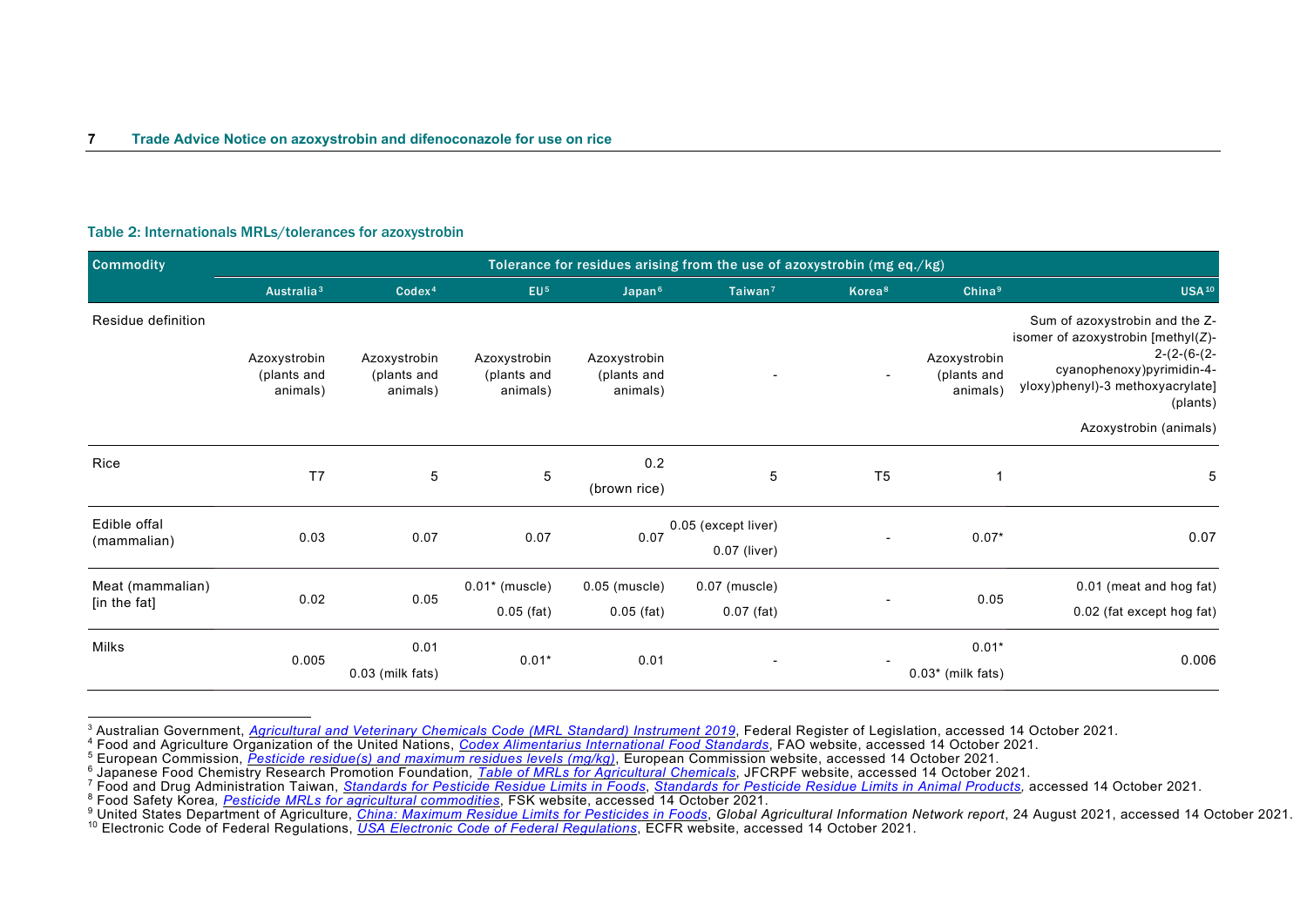<span id="page-10-8"></span><span id="page-10-7"></span><span id="page-10-6"></span><span id="page-10-5"></span><span id="page-10-4"></span><span id="page-10-3"></span><span id="page-10-2"></span><span id="page-10-1"></span>

| <b>Commodity</b>            | Tolerance for residues arising from the use of azoxystrobin (mg eq./kg) |                    |                                   |                               |                          |                    |                    |                   |
|-----------------------------|-------------------------------------------------------------------------|--------------------|-----------------------------------|-------------------------------|--------------------------|--------------------|--------------------|-------------------|
|                             | Australia <sup>3</sup>                                                  | Codex <sup>4</sup> | EU <sup>5</sup>                   | Japan <sup>6</sup>            | Taiwan $7$               | Korea <sup>8</sup> | China <sup>9</sup> | USA <sup>10</sup> |
| Eggs                        | $*0.01$                                                                 | $*0.01$            | $0.01*$                           | 0.01                          | $\overline{\phantom{a}}$ | $\sim$             | $0.01*$            | $\sim$            |
| Poultry meat                | $*0.01$                                                                 | $*0.01$            | $0.01*$ (muscle)<br>$0.01*$ (fat) | 0.01 (muscle)<br>$0.01$ (fat) | $\overline{\phantom{0}}$ | $\sim$             | 0.01               |                   |
| Poultry, edible<br>offal of | $*0.01$                                                                 | $*0.01$            | $0.01*$                           | 0.01                          | $\overline{\phantom{a}}$ | $\sim$             | $0.01*$            |                   |

#### Table 3: Internationals MRLs/tolerances for difenoconazole

| Commodity             |                                           | Tolerance for residues arising from the use of difenoconazole (mg eq./kg)                                                                                |                                                 |                                                                                                                                                                                                              |                      |            |                                                                                                                                                                                                  |                                                                                                                                                                                                                                                        |
|-----------------------|-------------------------------------------|----------------------------------------------------------------------------------------------------------------------------------------------------------|-------------------------------------------------|--------------------------------------------------------------------------------------------------------------------------------------------------------------------------------------------------------------|----------------------|------------|--------------------------------------------------------------------------------------------------------------------------------------------------------------------------------------------------|--------------------------------------------------------------------------------------------------------------------------------------------------------------------------------------------------------------------------------------------------------|
|                       | Australia <sup>11</sup>                   | Codex <sup>12</sup>                                                                                                                                      | EU <sub>13</sub>                                | Janan <sup>14</sup>                                                                                                                                                                                          | Taiwan <sup>15</sup> | Korea $16$ | China <sup>17</sup>                                                                                                                                                                              | <b>USA18</b>                                                                                                                                                                                                                                           |
| Residue<br>definition | Difenoconazole<br>(plants and<br>animals) | Difenoconazole<br>(plants)<br>difenoconazole and 1-<br>[2-chloro-4-(4-chloro-<br>phenoxy)-phenyl]-2-<br>$(1, 2, 4-triazol)-1-yl-$<br>ethanol), expressed | Sum of Difenoconazole<br>(plant and<br>animals) | Difenoconazole (plants)<br>Sum of difenoconazole<br>and metabolite D[1-[2-<br>chloro-4-(4-<br>chlorophenoxy)phenyl]-<br>2-(1H-1,2,4-triazole-1-<br>yl)ethanol], calculated<br>as difenoconazole<br>(animals) |                      |            | Difenoconazole (plants)<br>Sum of difenoconazole<br>and 1-[2-chloro-4-(4-<br>chloro-phenoxy)-<br>$phenyl$ ]-2- $(1,2,4$ -triazol)-<br>1-yl-ethanol), expressed<br>as difenoconazole<br>(animals) | Difenoconazole (plants)<br>Sum of difenoconazole and<br>its metabolite, CGA-205375.<br>1-[2-chloro-4-(4-chloro-<br>phenoxy)phenyl]-2-<br>[1,2,4]triazol-1-yl-ethanol,<br>calculated as the<br>stoichiometric equivalent of<br>difenoconazole (animals) |

<span id="page-10-0"></span>

<sup>&</sup>lt;sup>11</sup> Australian Government, <u>[Agricultural and Veterinary Chemicals Code \(MRL Standard\) Instrument 2019](https://www.legislation.gov.au/Series/F2019L01105)</u>, Federal Register of Legislation, accessed 14 October 2021.<br><sup>12</sup> Food and Agriculture Organization of the United Natio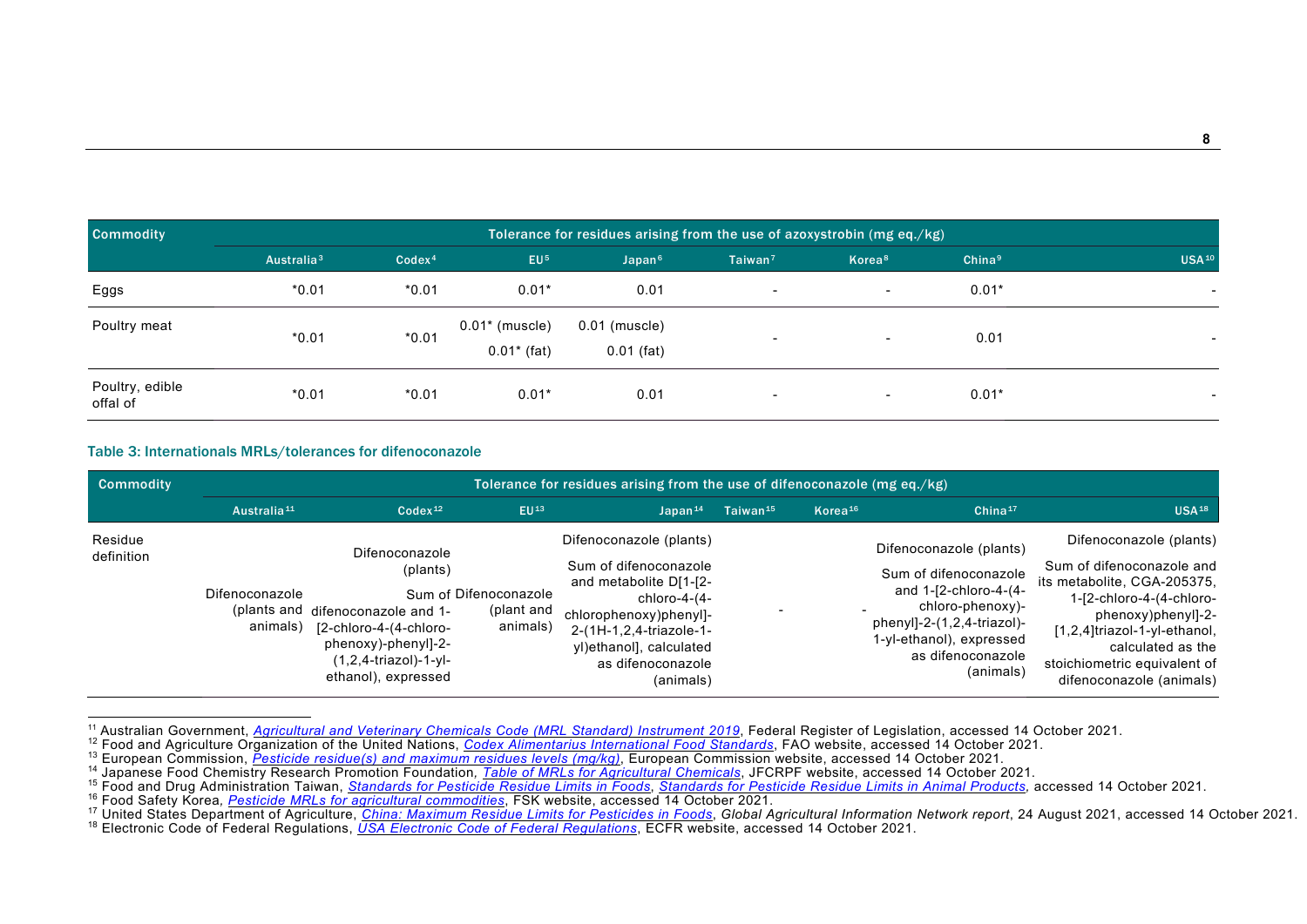| <b>Commodity</b>            | Tolerance for residues arising from the use of difenoconazole (mg eq./kg) |                                |                                 |                                 |                          |                          |                     |                                      |  |
|-----------------------------|---------------------------------------------------------------------------|--------------------------------|---------------------------------|---------------------------------|--------------------------|--------------------------|---------------------|--------------------------------------|--|
|                             | Australia <sup>11</sup>                                                   | $Codex^{12}$                   | $EU^{13}$                       | Japan <sup>14</sup>             | Taiwan <sup>15</sup>     | Korea <sup>16</sup>      | China <sup>17</sup> | USA <sup>18</sup>                    |  |
|                             |                                                                           | as difenoconazole<br>(animals) |                                 |                                 |                          |                          |                     |                                      |  |
| Rice                        | T7 (proposed)                                                             | 8                              | 3                               | 0.2 (brown rice)                | 0.5                      | 0.2                      | 0.5 (brown rice)    | $\overline{7}$                       |  |
| Edible offal<br>(mammalian) | $*0.05$                                                                   | 1.5                            | 0.2                             | $\overline{2}$                  | $\overline{\phantom{a}}$ | $\overline{\phantom{a}}$ | $1.5$               | 0.10 (except liver)<br>$0.7$ (liver) |  |
| Meat<br>(mammalian)         | $*0.05$                                                                   | $0.2$ [in the fat]             | $0.05$ (muscle)<br>$0.05$ (fat) | $0.2$ (muscle)<br>$0.2$ (fat)   |                          | $\blacksquare$           | 0.2                 | $0.05$ (meat)<br>$0.10$ (fat)        |  |
| Milks                       | $*0.01$                                                                   | 0.02                           | $0.005*$                        | 0.02                            |                          | $\overline{\phantom{a}}$ | 0.02                | 0.02                                 |  |
| Eggs                        | $*0.05$                                                                   | 0.03                           | $0.05*$                         | 0.03                            |                          | $\overline{\phantom{a}}$ | 0.03                | 0.02                                 |  |
| Poultry meat                | $*0.05$                                                                   | $*0.01$                        | $0.1$ (muscle)<br>$0.1$ (fat)   | $0.01$ (muscle)<br>$0.01$ (fat) |                          | $\overline{\phantom{a}}$ | 0.01                |                                      |  |
| Poultry, edible<br>offal    | $*0.05$                                                                   | $*0.01$                        | 0.1                             | 0.01                            | $\sim$                   | $\overline{\phantom{a}}$ | 0.01                |                                      |  |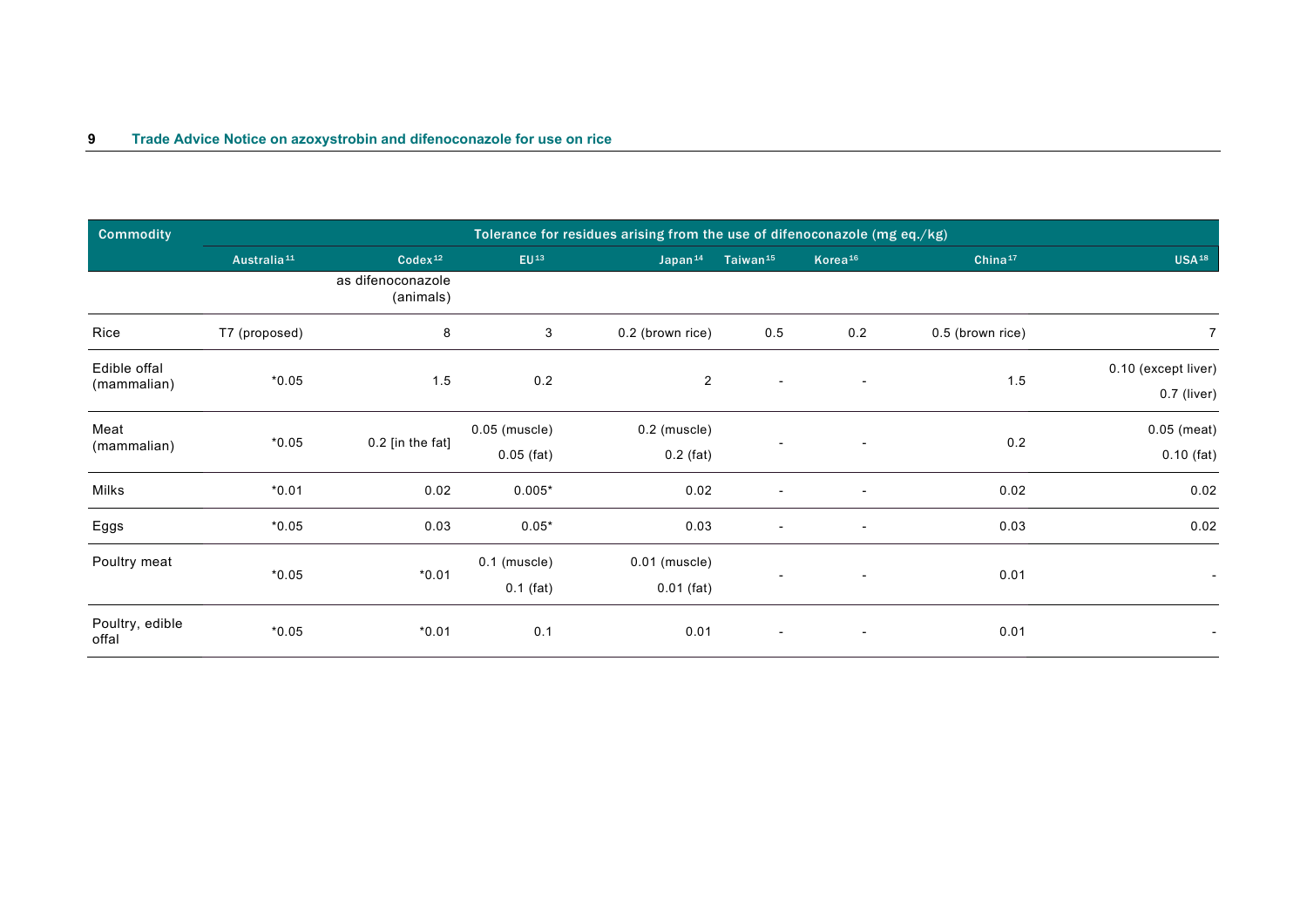# <span id="page-12-0"></span>Current and proposed Australian MRLs for azoxystrobin and difenoconazole

#### <span id="page-12-1"></span>Table 4: Current MRL Standard – Table 1

|           | <b>Compound</b> | Food                          | MRL (mg/kg) |
|-----------|-----------------|-------------------------------|-------------|
|           | Azoxystrobin    |                               |             |
| <b>MO</b> | 0105            | Edible offal (mammalian)      | 0.03        |
| PE        | 0112            | Eggs                          | $*0.01$     |
| MM        | 0095            | Meat (mammalian) [in the fat] | 0.02        |
| ML        | 0106            | Milks                         | 0.005       |
| PM        | 0110            | Poultry meat                  | $*0.01$     |
| PO        | 0111            | Poultry, edible offal of      | $*0.01$     |
| GC        | 0649            | Rice                          | T7          |
|           | Difenoconazole  |                               |             |
| GC        | 0080            | Cereal grains                 | $*0.01$     |
| MO        | 0105            | Edible offal (mammalian)      | $*0.05$     |
| PE        | 0112            | Eggs                          | $*0.05$     |
| MM        | 0095            | Meat (mammalian)              | $*0.05$     |
| ML        | 0106            | Milks                         | $*0.01$     |
| PM        | 0110            | Poultry meat                  | $*0.05$     |
| PO        | 0111            | Poultry, edible offal of      | $*0.05$     |

### <span id="page-12-2"></span>Table 5: Proposed MRL Standard – Table 1

| <b>Compound</b>   | Food                        | MRL (mg/kg) |
|-------------------|-----------------------------|-------------|
| Difenoconazole    |                             |             |
| Delete:           |                             |             |
| GC<br>0080        | Cereal grains               | $*0.01$     |
| Add:              |                             |             |
| GC<br>0080        | Cereal grains {except Rice} | $*0.01$     |
| 0649<br><b>GC</b> | Rice                        | Τ7          |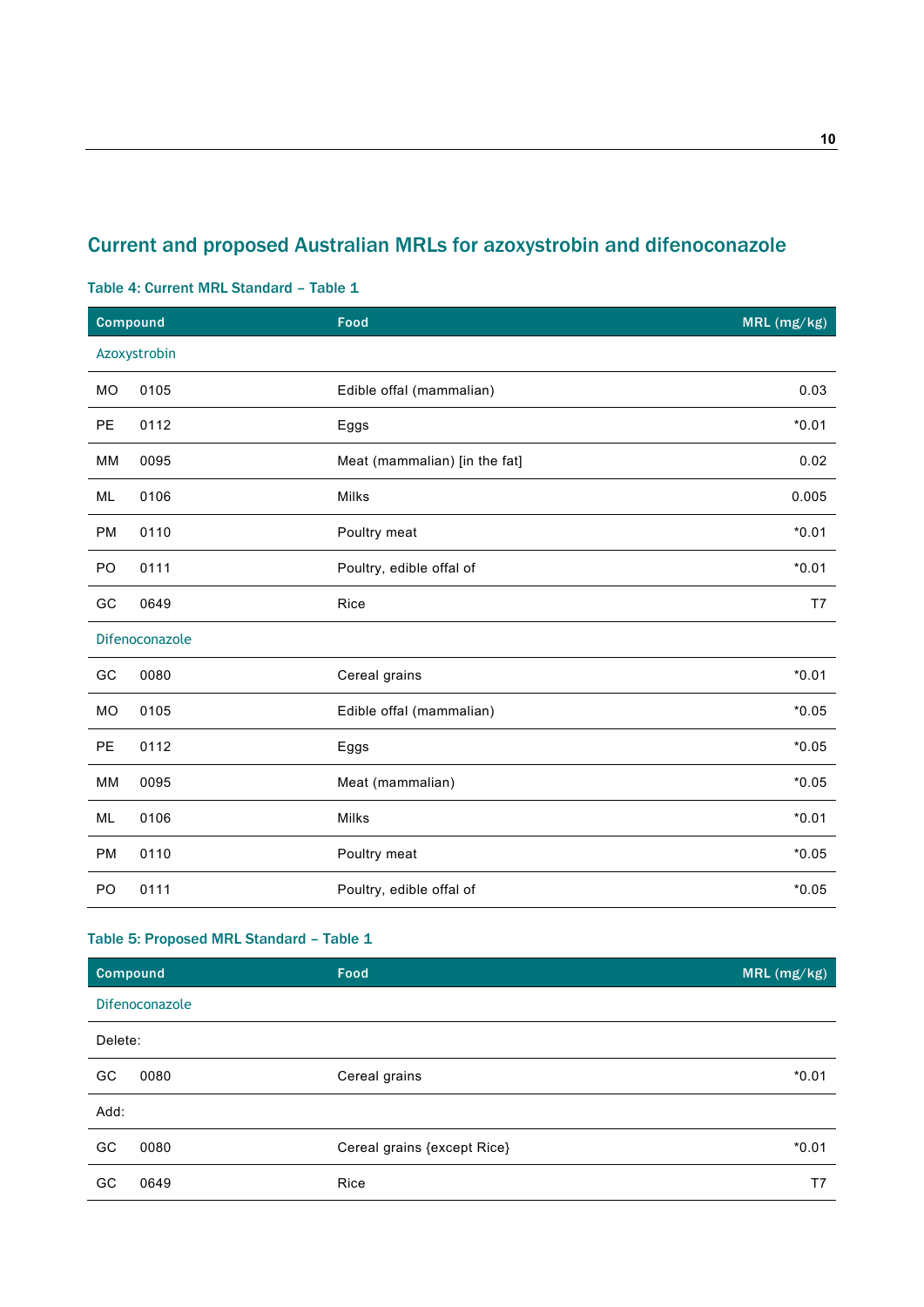#### <span id="page-13-1"></span>Table 6: Current MRL Standard – Table 4

|    | Compound       | Food                                                                                        | MRL (mg/kg)     |
|----|----------------|---------------------------------------------------------------------------------------------|-----------------|
|    | Azoxystrobin   |                                                                                             |                 |
| AL | 0157           | Legume animal feeds                                                                         | 50              |
| AS | 0649           | Rice straw and fodder, dry                                                                  | T <sub>15</sub> |
| AS | 0081           | Straw and fodder (dry) of cereal grains {except maize<br>fodder; rice straw and fodder, dry | 3               |
|    | Difenoconazole |                                                                                             |                 |
| AS | 0081           | Straw and fodder (dry) of cereal grains                                                     | $*0.05$         |

#### <span id="page-13-2"></span>Table 7: Proposed MRL Standard – Table 4

|         | Compound       | Food                                                                           | MRL(mg/kg)      |
|---------|----------------|--------------------------------------------------------------------------------|-----------------|
|         | Difenoconazole |                                                                                |                 |
| Delete: |                |                                                                                |                 |
| AS      | 0081           | Straw and fodder (dry) of cereal grains                                        | $*0.05$         |
| Add:    |                |                                                                                |                 |
|         |                | Rice hulls                                                                     | T <sub>20</sub> |
| AS      | 0649           | Rice straw and fodder, dry                                                     | T <sub>15</sub> |
| AS      | 0081           | Straw and fodder (dry) of cereal grains {except rice<br>straw and fodder, dry} | $*0.05$         |

### <span id="page-13-0"></span>Potential risk to trade

For azoxystrobin, no changes to the current MRLs for rice (grain) and rice straw and fodder are proposed. No increase in the livestock or poultry dietary burden for azoxystrobin is expected from the proposed use on rice therefore, animal commodities MRLs remain appropriate.

The proposed use pattern has a lower residue potential than the current approved uses on rice. It is noted that the current Australian MRL for rice at T7 mg/kg has been established since 2011 and the trade risk has been managed. The potential risk to Australian trade from the use of azoxystrobin on rice remains unchanged. The potential risk to Australian trade from the proposed use of azoxystrobin on rice is not considered to be undue.

For difenoconazole, an MRL for rice (grain) is proposed at T7 mg/kg. This MRL is equal to or lower than the MRLs/tolerances established by Codex, Canada and the USA but is higher than MRLs established in Europe